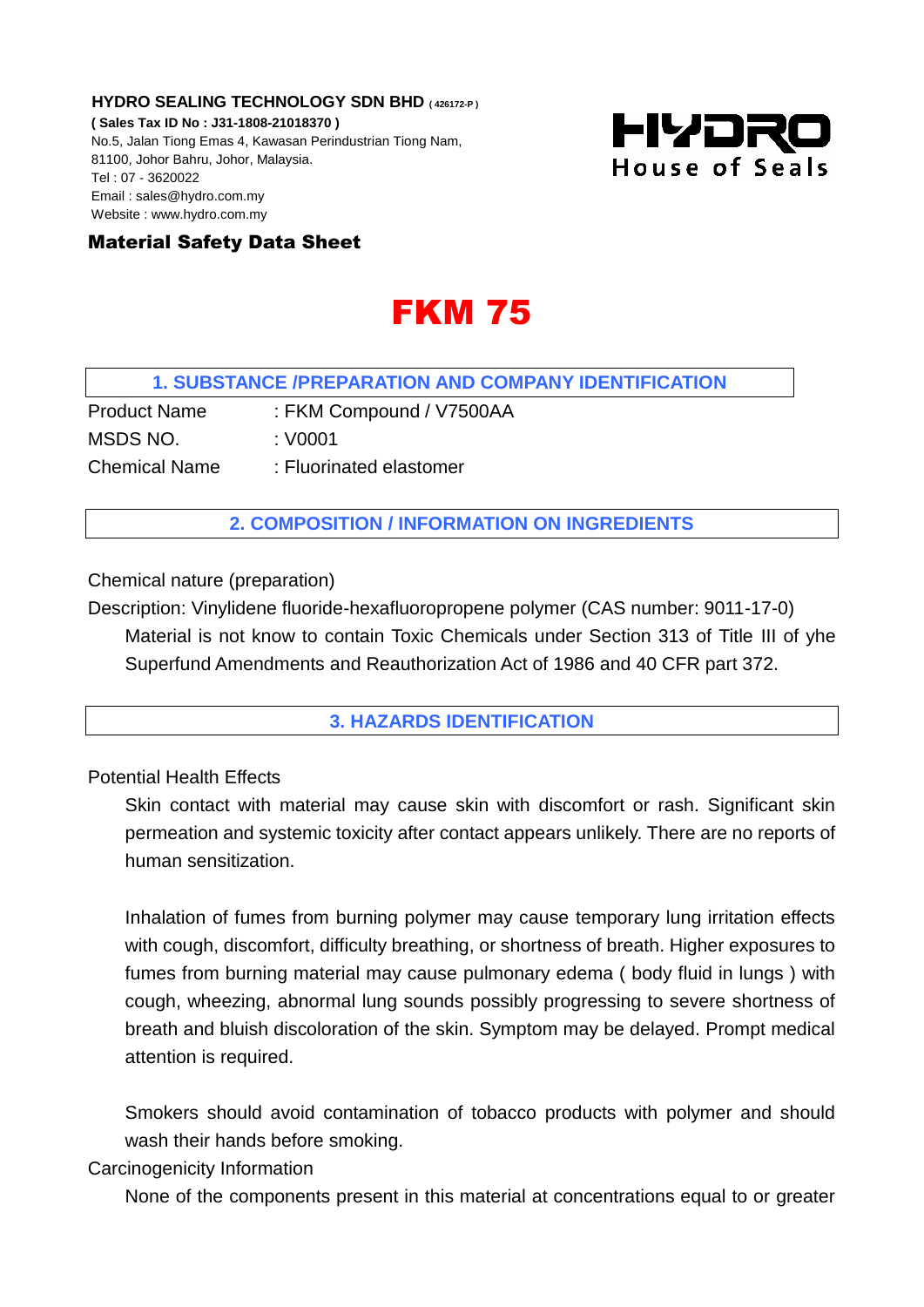than 0.1% are listed by IARC, NTP, OSHA, or ACGIH as a carcinogen.

# **4. FIRST AID MEASURES**

Inhalation:

If exposed to fumes from overheating or combustion, move to fresh air. Consult a physician if symptoms persist.

Skin contact:

Wash with soap and water.

Eye contact:

Flush eyes with plenty of water. Consult a physician if symptoms persist. Ingestion:

No specific intervention is indicated as compound is not likely to be hazardous by ingestion. Consult a physician if necessary.

**5. FIRE FIGHTING MEASURES**

Flammable properties

Flash point  $: >204$ °C (399°F)

Method : Open cup

Fire and Explosion hazards:

Hazardous gasses/vapors produced in fire are hydrogen fluoride(HF), carbonyl fluoride, carbon monoxide, low molecular weight fluorocarbons.

Extinguishing Media

Water, Foam, Dry Chemical, CO<sub>2</sub>

Fire Fighting Instructions

Wear self-contained breathing apparatus. Wear full protective equipment.

Does not burn without an external flame. Protect from hydrogen fluoride fumes which react with water to form hydrofluoric acid. Wear Neoprene gloves when handling refuse from a fire.

**6. ACCIDENTAL RELEASE MEASURES**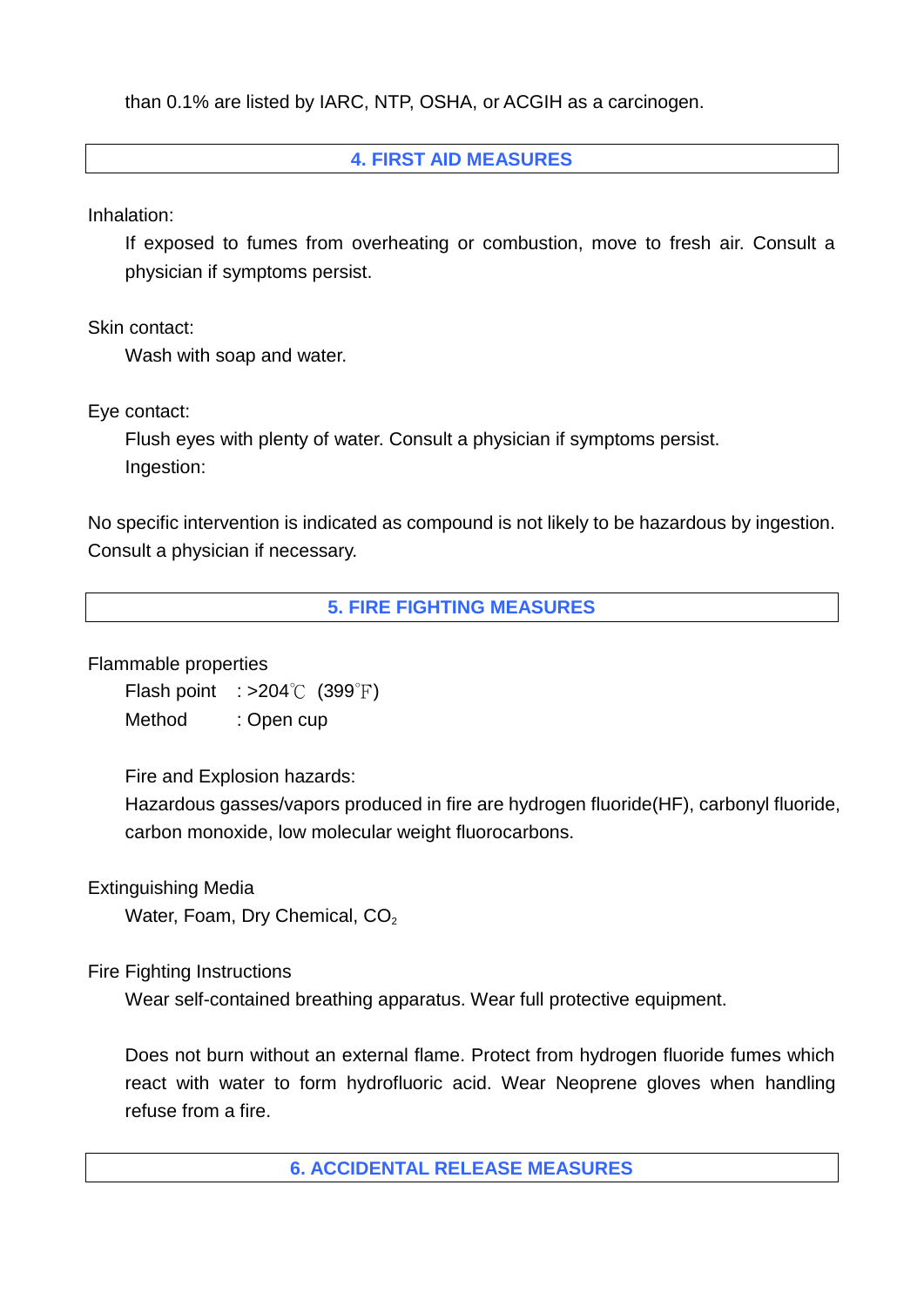Safeguards (Personnel)

Use appropriate PERSONAL PROTECTIVE EQUIPMENT during clean-up.

Spill Clean up: Sweep up to avoid slipping hazard.

# **7. HANDLING AND STORAGE**

Handling: Protect against fire. Storage: Store in cool and dry place.

## **8. EXPOSURE CONTROLS/PERSONAL PROTECTION**

Engineering Controls

Ventilation: Vapors and fumes liberated from compounds during hot cured processing should be exhausted from work areas to maintain hydrogen fluoride concentration below the PEL.

Personal Protective Equipment

Respirators: When temperature Exceed 200 ℃ and ventilation is inadequate to maintain concentration below exposure limits, use a positive pressure air supplied respirator. Air purifying respirators may not provide adequate protection.

Protective Clothing: If there is potential contact with hot/ molten material, wear heat resistant clothing and footwear. Do not touch decomposed parts even when cool. Neoprene gloves recommended.

## **9. PHYSICAL AND CHEMICAL PROPERTIES**

Physical Data:

| <b>Melting Point:</b>          | ΝA            |
|--------------------------------|---------------|
| % Volatiles:                   | ΝA            |
| Solubility in Water: Insoluble |               |
| Odor:                          | None          |
| Color:                         | black         |
| Appearance:                    | solid         |
| <b>Special Gravity:</b>        | $1.81 - 1.87$ |

**10. STABILITY AND REACTIVITY** 

Chemical Stability: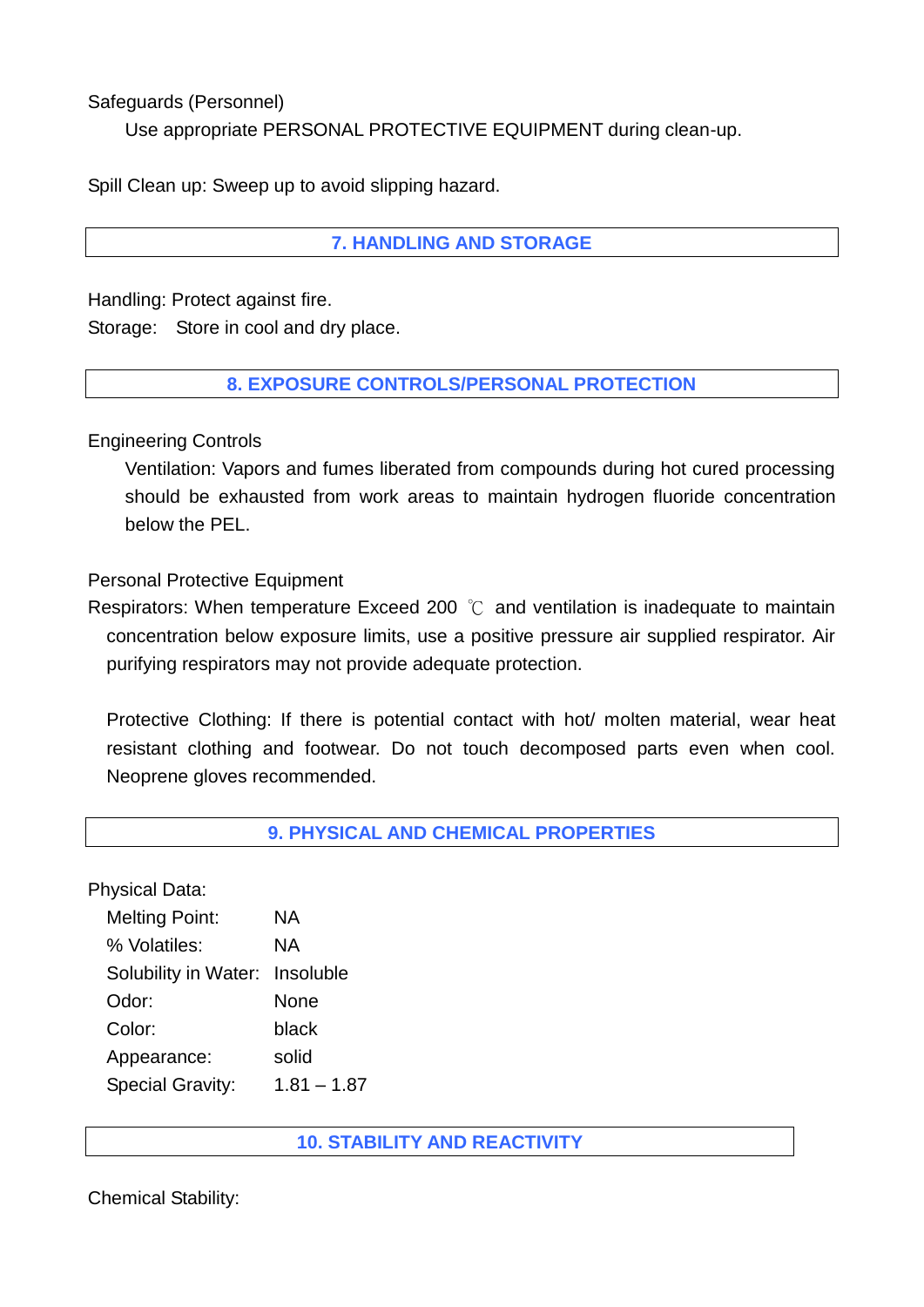Stable at normal temperature and storage condition.

Conditions to avoid:

Temperature above 200 ℃

Incompatibility with other materials:

Incompatibility with finely divided metals such as aluminum.

Compounding with metal powers presents an explosion hazard.

Decomposition:

Hazardous decomposition products: Hydrogen fluoride (HF) and perfluoroolefins.

If the finish part is used or tested at temperature above 316  $\degree$ C, the surface of the parts may contain HF or HF condensate, which may cause severe burns, sometimes with symptoms delayed for several hours. Wear neoprene or PVC(if temperature is below melting point of PVC) gloves when handling parts or equipment after exposure to such high temperatures. If condensate is expected, wash equipment and parts well with limewater(calcium hydroxide solution). Discard gloves after handling degraded these parts.

# **11. ECOLOGICAL INFORMATION**

Ecotoxicological information

Aquatic toxicity:

No information is available. Toxicity is expected to be low based on insolubility in water.

# **12.DISPOSAL CONSIDERATIONS**

Waste disposal

 Preferred options for disposal are (1) recycling, (2) incineration with energy recovery, and (3) landfill. The high fuel value of this product makes option 2 very desirable for material that cannot be recycled, but incinerator must be capable of scrubbing out acidic combustion products. Treatment, storage, transportation, and disposal must be in accordance with applicable federal, state/provincial, and local regulations.

**13.TRANSPORTATION INFORMATION** 

Shipping information **DOT** Proper shipping name: not regulated